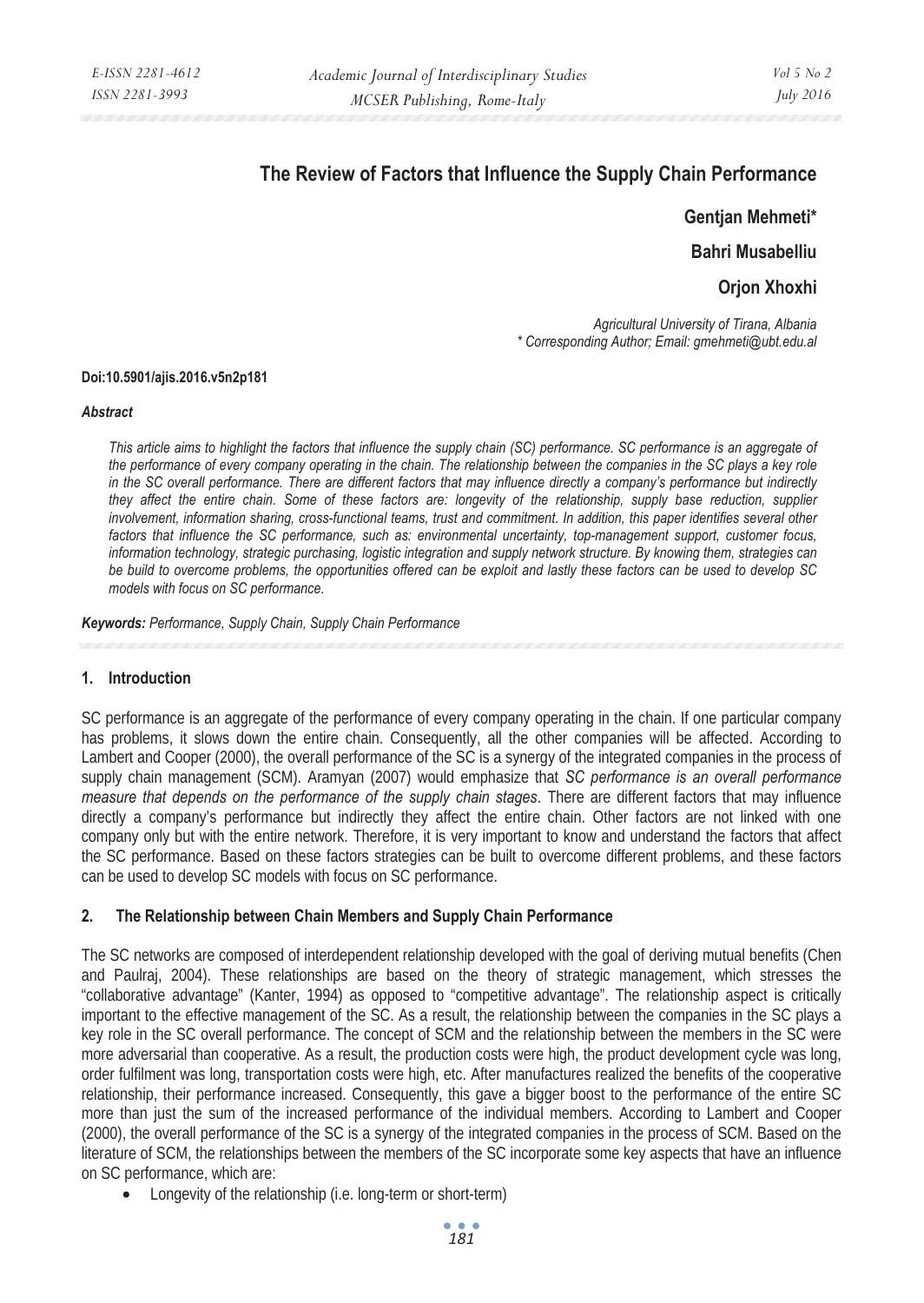- Supply base reduction
- Supplier involvement
- Information sharing
- Cross-functional teams
- Trust and Commitment

# *2.1 Longevity of the relationship and performance implications*

Suppliers contracts have increasingly become long-term, buyer-supplier are creating strategic alliances. Consequently, the overall performance of the SC has increased. One way to explain this is by implementing the transaction cost theory (Williamson, 1979). The transaction cost emerges from the assumption of opportunism behaviour and bounded rationality (Williamson, 1975). According to Williamson (1975), some economic agents are rational by intention, but subject to shortcomings that influence their decisions. Due to these shortcomings, some economic agents will pursue opportunistic behaviour like stealing, lying, cheating, distorting, misleading, etc (Williamson 1975 and 1979). In the case of short-term relationship, the supplier has incentives to engage in opportunistic behaviour since it can achieve short-term benefits. Burt and Collins (2006) argue that in the long-term relationship or strategic alliances both the supplier and buyer have made specific investment in their relationship. In this case none of the party engaged in the relationship do not have incentives to pursue opportunistic behaviour because the short-term benefits of these behaviours, are smaller than the net present value of the benefits generated by the long-term relationship. As a result, the SC performances increase in terms of product quality, cost reduction, etc. Some other benefits of the long term-relationship that influence the SC performance are:

- Increased intensity of buyer-supplier coordination (De Toni and Nassimbeni, 1999).
- According to Kotable *et al* (2003), suppliers will become part of a well-managed chain, through long-term relationships and will have a long lasting effect on the competitiveness of the entire chain.

### *2.2 Supply base reduction and performance implication*

According to Newman (1988), the contemporary buyer - supplier relationship has shifted from contracting a large number of suppliers to the use of fewer qualified/certified suppliers. This shift has multiple benefits in terms of SC performance (Chen and Paulraj, 2004b):

- Reduced inventory management cost
- Increased economies of scale based on order volume
- Reduced time of order fulfilment due to dedicated capacity
- Work-in-process inventory from suppliers, and
- Volume consolidation and quantity discount

The two words that best summarises the above benefits are increased efficiency and reduced cost of the SC.

## *2.3 Supplier involvement and performance implications*

The practice of involving the supplier to the product development process, according to Burton (1988), is attributed to the fact that supplier's accounts for 80% of product lead time problems and 30% of quality problems. Some of the benefits of involving the supplier in the product development process to the SC performance are (Cuthil *et al*, 1997):

- Reduced time of product development
- Increased product quality, and
- Cost reduction

# *2.4 Information sharing and performance implications*

Information sharing changes the way the SC is managed and these changes may lead to, among other things, lower inventories (Simchi-Levi *et al,* 2003). According to Simchi-Levi *et al* (2003), one can design and operate the SC much more effectively and efficiently by effectively use of information available in the SC. One of the benefits of sharing information in the SC is the reduction of the so-called bullwhip effect. First, it is important to explain the bullwhip effect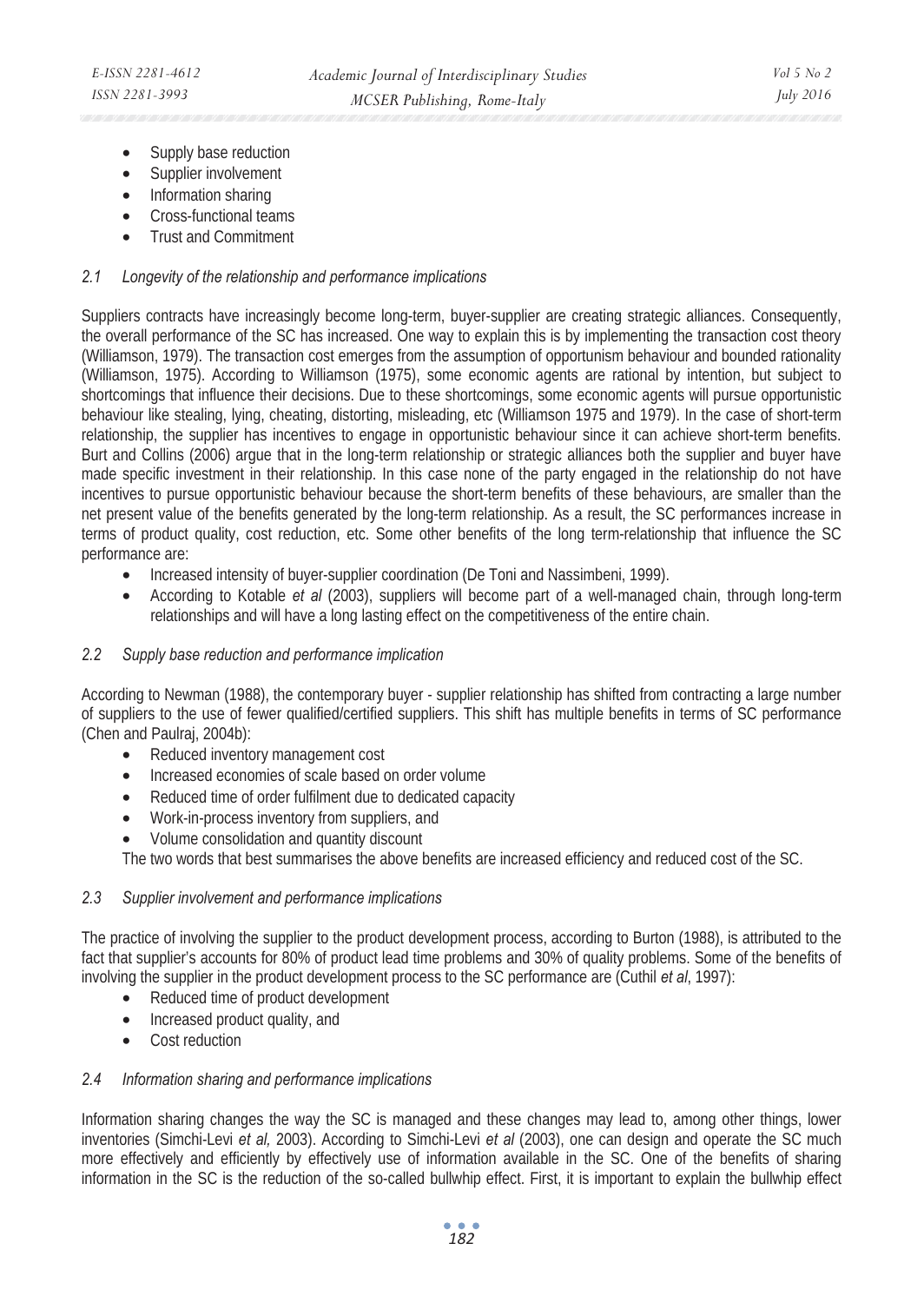than understand the role of information sharing in reducing it. Simchi-Levi *et al* (2003) describe the bullwhip effect as the increased variability in orders placed as we travel up in the SC. This means that even if the customers demand for specific product does not fluctuate much, inventory and back-order levels fluctuate significantly across the SC.

# *2.5 Cross-functional teams, trust & commitment and performance implications*

SCM encompasses a wide range of activities because of this; expertise is required from various functions (Chen and Paulraj, 2004). According to Ellram and Pearson (1993) cross-functional teams contribute to cost reduction, supplier selection, improved communication, product design and total quality initiatives. As a result, SC performance should improve with the increase use of cross-functional teams. Trust and commitment is a factor that does not have a direct impact on SC performance. However, cooperation relationships arise directly from trust and commitment (Morgan and Hunt 1994). Without these two key elements, the relationship between SC members will be inefficient in the best case and will cease to exist at worst case. In a situation where trust and commitment misses in the relationship, both of the parties will have initiatives to engage in opportunistic behaviour (Williamson, 1975 and 1979). As a result, the SC performance should decrease.

# **3. Other Factors that Affect Supply Chain Performance**

In the SCM literature exist other factor that influences the SC performance. Some of them are:

- Environmental uncertainty
- Top-management support
- Customer focus
- Information Technology (IT)
- Strategic Purchasing
- Logistic integration
- Supply network structure

### *3.1 Environmental uncertainty*

Chen and Paulraj (2004b) consider in their study three different sources of environmental uncertainty that plague supply chains: demand uncertainty, supply uncertainty and technological uncertainty. Demand uncertainty has to do with the fluctuation in demand (e.g. customer demand, orders placed by retailers, etc). Supply uncertainty includes indicators of timeliness, supplied product quality, etc. Technological uncertainty measures the extent of technological changes over time. From the above discussion of the bullwhip effect, we can link the demand uncertainty with the bullwhip effect. The higher the demand uncertainty is the higher the fluctuation should be. As a result, the bullwhip effect should be bigger. From this simple explanation, the author deducts that the environmental uncertainty is linked in a negative way with the SC performance. When it increases the SC performance should decrease.

### *3.2 Top-management support*

By top-level managers support the authors means all the activities of the top-managers to implement the philosophy of SCM in the company like: contribution to strategic purchasing, adoption of advance information technology, logistic integration, supplier relationship development, etc. Day and Lord (1988) found that top-level managers have a considerable impact on company performance. In the introduction part of this paper the author mentioned that the SC performance is an aggregate of every entity operating in the chain. Each of this entities performance is an independent variable of their top managers leading skills and abilities. By linking Day and Lord (1988) findings with this statement, it can be deduced that top-management support has a positive relationship with SC performance. Increase level of top management support should lead to increase SC performance.

# *3.3 Customer focus*

It is a well know fact that satisfying customers' needs is key element in a company success. In order to understand the customers' needs a company must research its customer base. The more it focuses on the customers, the more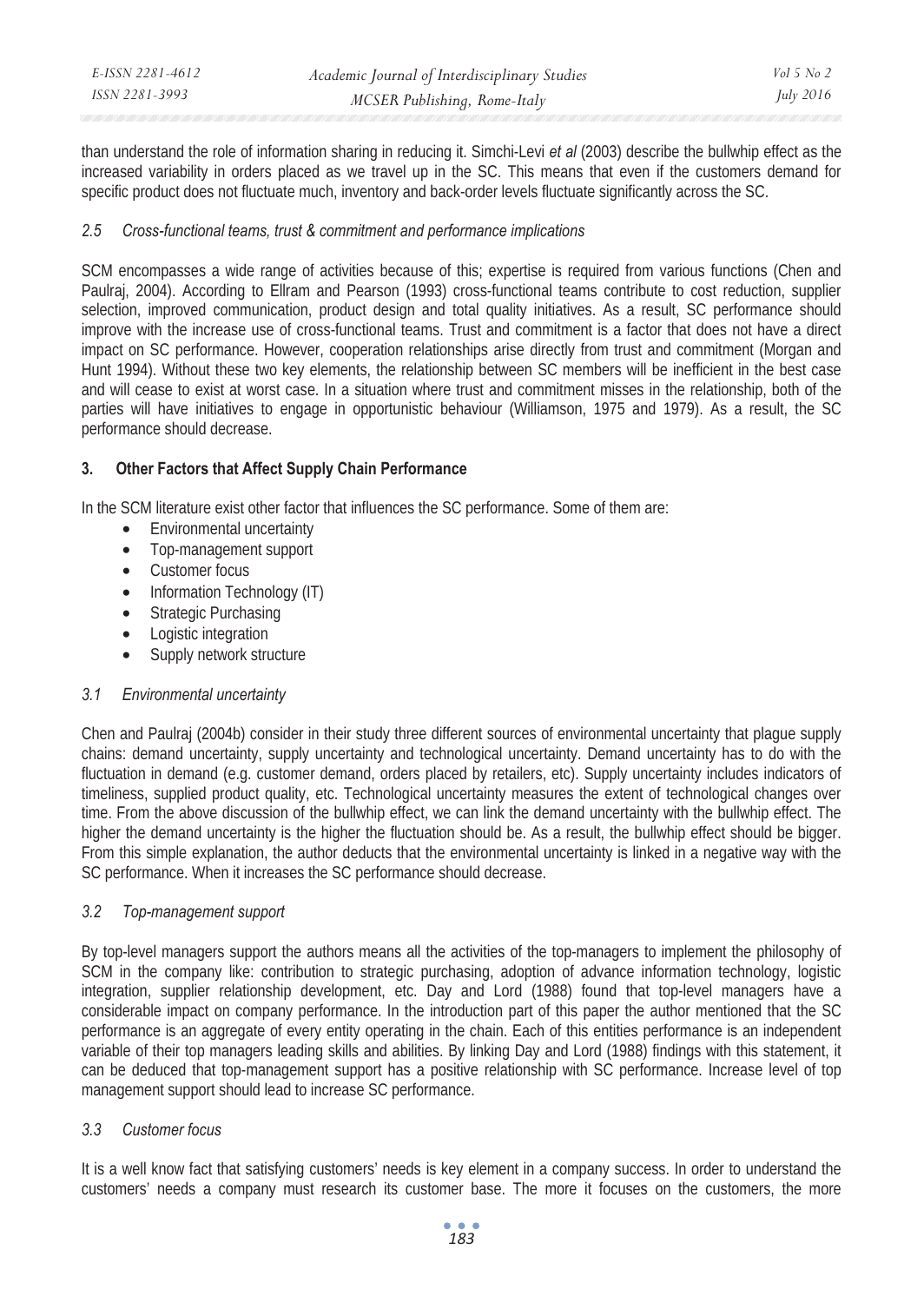| E-ISSN 2281-4612 | Academic Journal of Interdisciplinary Studies | $Vol_5$ No 2     |
|------------------|-----------------------------------------------|------------------|
| ISSN 2281-3993   | MCSER Publishing, Rome-Italy                  | <i>July 2016</i> |

rewarding the exchange transaction in the SC will be for that company (Carson *et al* 1998). The same concept can be applied to the SC, considering the SC as a big entity composed by different companies localised in different levels of the chain. If the entire chain is customer focused, it will better understand the customers' needs. This will lead to improved customer satisfaction (Mentzer, 2001). In terms of performance, customer satisfaction can be used as metric for measuring SC performance (Mentzer, 2001). Thus, when customer focus increases the customer satisfaction should rise, as result SC performance increases as well.

# *3.4 Information Technology (IT)*

Information is vital for every SC to function properly. Implementation of the IT systems in managing the SC has impacted not only the evolution of the SCM but also the SC performance. Information technology enhances SC performance by providing real time information regarding inventory level, production requirement, product availability, and shipment status (Salcedo and Grackin, 2000).

### *3.5 Strategic Purchasing*

To understand the role of strategic purchasing in the context of SC performance, its evolution must be considered first. Mentezer (2001) argues in his book about the changing role of purchasing in firms SC management. He presents a framework of the evolution stages of purchasing. According Mentezer (2001) purchasing has gone through four evolution stages, which are:

- Traditional
- Partnership/Relational
- Operation approach (Materials Logistic Management)
- Strategic approach/ Strategic purchasing (Integrated value Added

It is not the aim of this literature review to examine the evolution of the role of purchasing but by looking at these, the way strategic purchasing impacts SC performance can be better understood. The focus of traditional purchasing was to buy from the supplier that offered the lowest price; the relationship between buyer-supplier was mainly short-term (Giunipero and Brand, 1996). On the other hand, Giunipero and Brand, (1996) argues that strategic purchasing focuses on joint product innovation for competitive advantages in meeting customers demand, reducing system cycle time and cost by joint process design. Consequently, SC performance is related positively with strategic purchasing. The more the companies in the chain are focused on strategic purchasing the higher the SC performance should be. One more thing that should be noted in the context of purchasing evolution is that, the relationship longevity buyer-supplier has shifted from short-term relations (Traditional) to long-term relations (Strategic).

# *3.6 Logistic Integration*

As it has been discussed in the previous parts of this literature review the relationship among the members in the SC has shifted toward strategic alliance, as a result logistic integration has extended outside the boundaries of the individual firm (Chen and Paulraj, 2004b). According to Stock *et al* (2000) higher levels of integration are characterized by greater coordination of the focal company's logistics activities with those of its customer and supplier, increased logistic related communication, and less clean distinction between the logistic activities of the firm and those of its customer and supplier. This increased level of logistic integration has led to greater SC performance.

# *3.7 Supply network Structure*

Supply network structure has to do with the governance type of buyer-supplier relationships. As discussed in the previous part of this paper, when the buyer and supplier start/or are in a relationship there is the chance that they may engage in opportunistic behaviour. This opportunistic behaviour reduces the benefits of the party that is suffering it. Collins and Burt (2003), show some instruments to protect from opportunistic behaviour, which are monitoring, incentives, selection, and socialization. Each of these instruments varies in terms of effectiveness and implementation cost. As the cost to protect the benefits increase, the appropriate governance mode evolves from market contracting, through relational exchange, to hierarchy (Collins and Burt, 2006). Each of these types of governance has different outcomes in terms of SC performance. Thorelli (1986) suggests that network structure (relational exchange) is the best governance type, since in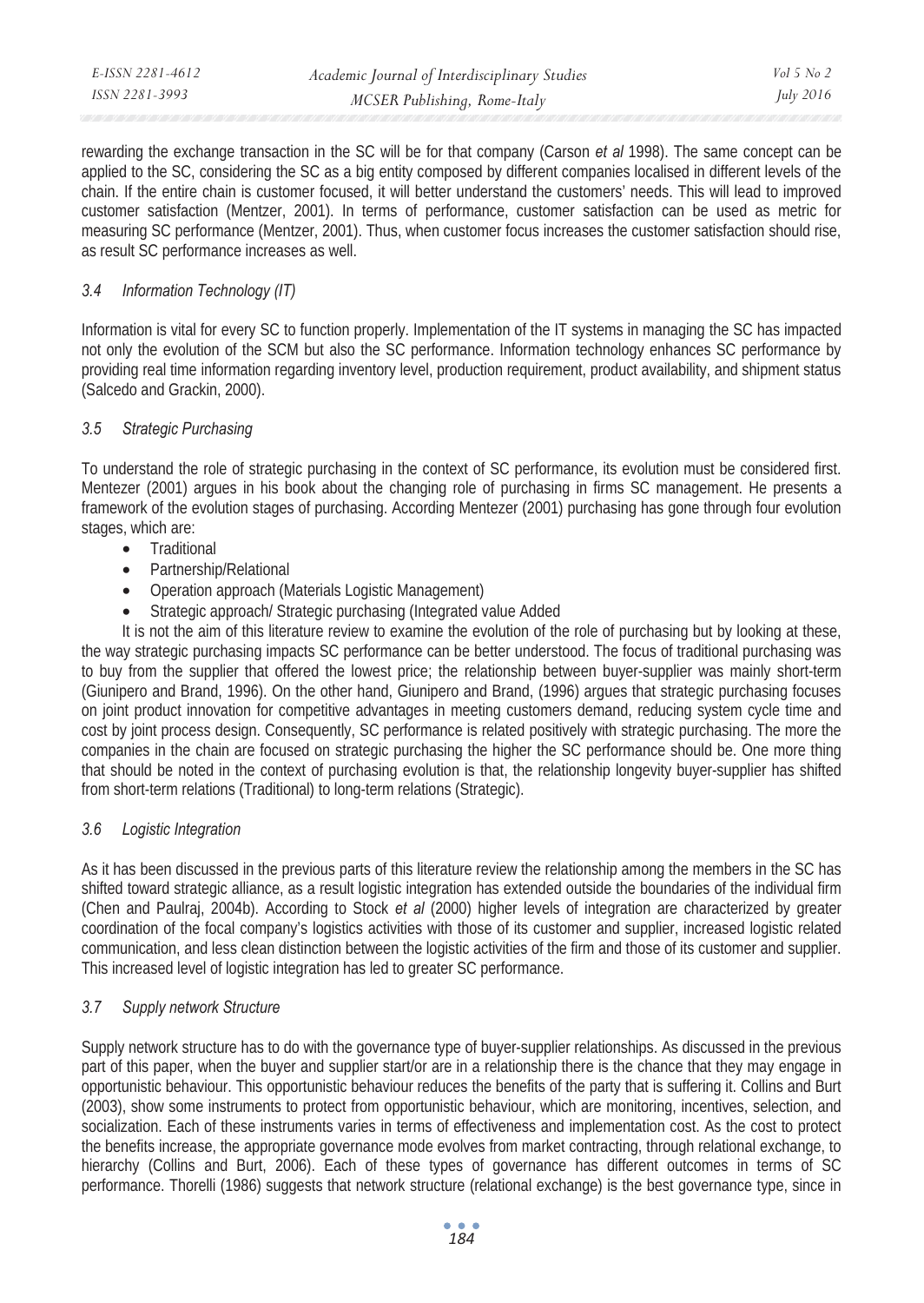this type of governance there is a lack of power influence among the members of the supply chain. This is personified in terms of interdependence and strong linkages between SC members.

#### **4. Conclusions**

This article reviewed the factors that affect SC performance and the way they affect it. The factor mentioned were: Longevity of the relationship, Supply base Reduction, Supplier involvement, Information sharing, Cross-functional teams, Trust and Commitment, Environmental uncertainty, Top-management support, Customer focus, Information Technology (IT), Strategic Purchasing, Logistic integration, and Supply network structure. It should be noted that some of these factors are interrelated with each other. It can be said that SC performance is a function of the factors mentioned above. Where the SCM is the dependent variable and the factors that influence it are the independent variables. A possible option for future research would be to quantify in a regression model the relationship between the factors identified here and SC performance.

#### **References**

- Burt, S.L. and Collins, A., (2006). "Private Brands, Governance, and Relational Exchange within Retailer–Manufacturer Relationship: Evidence from Irish Food Manufacturers Supplying the Irish and British Grocery Markets." *Agribusiness*, 22 (1): 1-20.
- Burton, T.T. (1988). "JIT/repetitive sourcing strategies: trying the knot with your suppliers." *Production and Inventory Management Journal*, 29 (4): 38–41.
- Carson, D., Gilmore, A. and Maclaran, P., (1998). "Customer or profit focus: an alternative perspective." *Journal of Marketing Practice: Applied Marketing Science*, 4 (1), 26–39.
- Chen, I.J. and Paulraj, A., (2004). "Understanding supply chain management: critical research and a theoretical framework." *International Journal of Production Research* 42 (1): 131–163.
- Chen, I.J. and Paulraj, A., (2004b). "Towards a theory of supply chain management: the constructs and measurements." *Journal of Operation Management*, 22: 119-150.
- Cuthill, I.D.H., Gupta, A. and Wilemon, D., (1997). "Supplier involvement in new product development." *Innovation in Technology Management - The Key to Global Leadership. PICMET '97: Portland International Conference on Management and Technology.*
- Day, D.V. and Lord, R.G. (1988). "Executive leadership and organizational performance: Suggestions for a new theory and methodology. *Journal of Management*, 14 (3): 453-464.
- De Toni, A. and Nassimbeni, G., (1999). "Buyer–supplier operational practices, sourcing policies and plant performance: result of an empirical research." *International Journal of Production Research*, 37 (3), 597–619.
- Ellram, L. M. and Pearson, J. N., (1993). "The role of the purchasing function: toward team participation." *International Journal of Purchasing and Materials Management*, 29: 3–9.
- Giunipero, L. and Brand, R., (1996). "Purchasing role in supply chain management." *The International Journal of Logistic Management*, 7(1): 29-38.
- Kanter, R.M. (1994). "Collaborative advantage: the art of alliances." *Harvard Business Review*, (July–August): 96–108.
- Kotabe, M., Martin, X. and Domoto, H., (2003). "Gaining from vertical partnerships: knowledge transfer, relationship duration, and supplier performance improvement in the U.S. and Japanese automotive industries." *Strategic Management Journal*, 24: 293 – 316.
- Lambert, D. M. and Cooper, M.C., (2000). "Issues in Supply Chain Management." *Industrial Marketing Management*, 29 (1): 65-83.
- Lusine H. Aramyan, (2007). "Measuring supply chain performace in agri-food sector", PhD-thesis Wageningen University, Wageningen. Mentezer, J.T. (2001). *Supply Chain Management,* Sage Publications, London.
- Morgan, R. and Hunt, S., (1994). "The commitment-trust theory of relationship marketing." *Journal of Marketing*. 58 (Summer): 20-38.
- Newman, R. G. (1988). "Single source qualification." *Journal of Purchasing and Materials Management,* 24: 10–17.
- Salcedo, S. and Grackin, A. (2000). "The e-value chain." *Supply Chain Management Review*, 3 (4): 63-70.
- Simchi-Levi, D., Kaminsky, P. and Simchi-Levi, E. (2003). *Designing and managing the supply chain: concepts, strategies, and case studies*, McGraw-Hill/Irwin, Boston, 2nd edition.
- Stock, G.N., Greis, N.P. and Kasarda, J.D. (2000). "Enterprise logistics and supply chain structure: the role of fit." *Journal of Operations Management*, 18 (5): 531–547.
- Thorelli, H. (1986). "Networks: between markets and hierarchies." *Strategic Management Journal*, 7 (1): 37–51.
- Williamson, O. E. (1975). "Markets and Hierarchies: Analysis and Antitrust Implications: A Study in the Economics of Internal Organization." *University of Illinois at Urban -Champaign's Academy for Entrepreneurial Leadership Historical Research Reference in Entrepreneurship.*
- Williamson, O. E., (1979). "Transaction Cost economics: The governance of contractual relations." *Journal of Law and Economics*, 22 (2): 233-261.